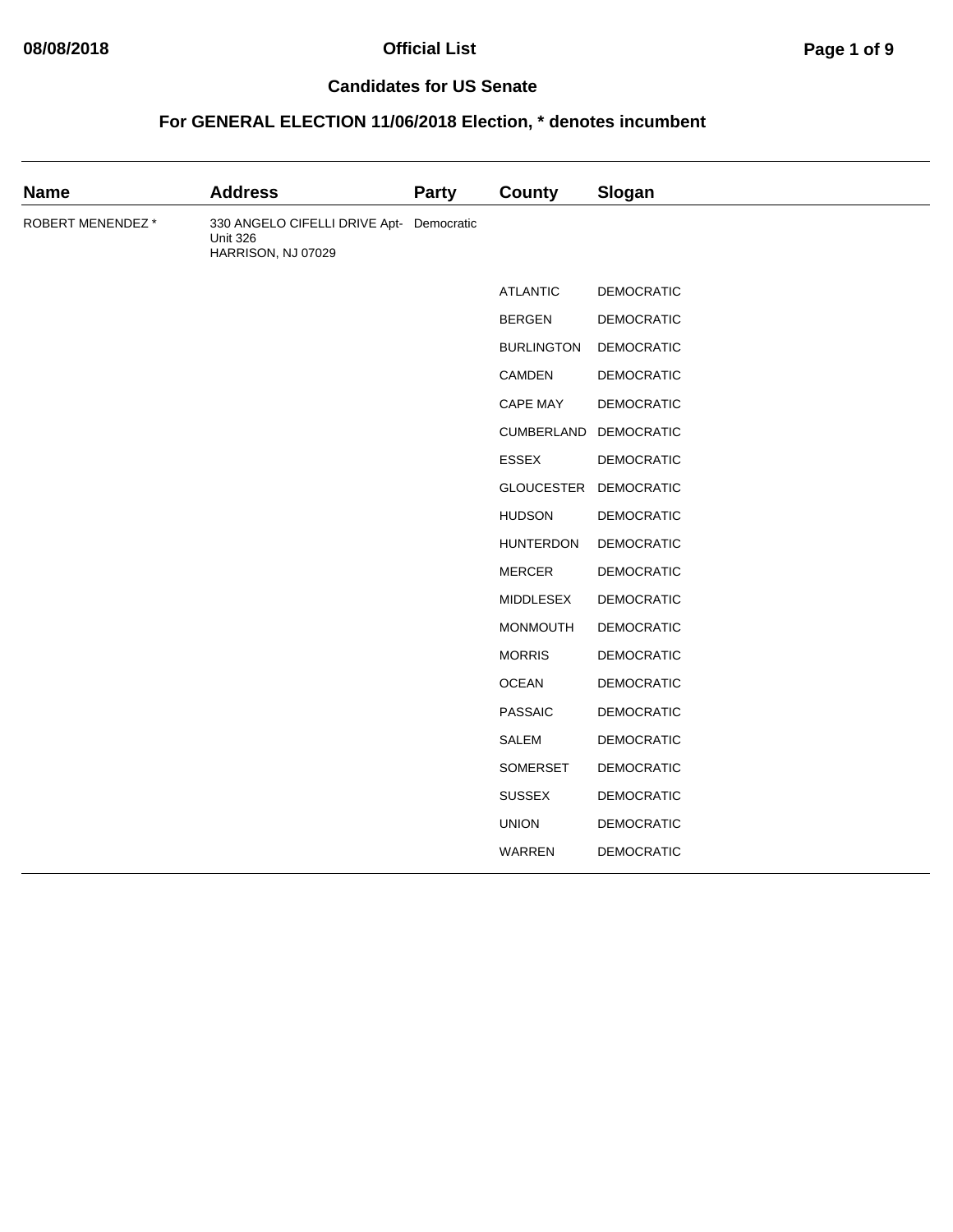# **08/08/2018 Official List Page 2 of 9**

#### **Candidates for US Senate**

| <b>Name</b>      | <b>Address</b>                           | <b>Party</b> | <b>County</b>     | Slogan            |
|------------------|------------------------------------------|--------------|-------------------|-------------------|
| <b>BOB HUGIN</b> | 19 ESSEX ROAD<br><b>SUMMIT, NJ 07901</b> | Republican   |                   |                   |
|                  |                                          |              | <b>ATLANTIC</b>   | <b>REPUBLICAN</b> |
|                  |                                          |              | <b>BERGEN</b>     | <b>REPUBLICAN</b> |
|                  |                                          |              | <b>BURLINGTON</b> | <b>REPUBLICAN</b> |
|                  |                                          |              | CAMDEN            | <b>REPUBLICAN</b> |
|                  |                                          |              | CAPE MAY          | REPUBLICAN        |
|                  |                                          |              | CUMBERLAND        | <b>REPUBLICAN</b> |
|                  |                                          |              | ESSEX             | <b>REPUBLICAN</b> |
|                  |                                          |              | <b>GLOUCESTER</b> | <b>REPUBLICAN</b> |
|                  |                                          |              | <b>HUDSON</b>     | <b>REPUBLICAN</b> |
|                  |                                          |              | <b>HUNTERDON</b>  | <b>REPUBLICAN</b> |
|                  |                                          |              | <b>MERCER</b>     | REPUBLICAN        |
|                  |                                          |              | MIDDLESEX         | <b>REPUBLICAN</b> |
|                  |                                          |              | <b>MONMOUTH</b>   | <b>REPUBLICAN</b> |
|                  |                                          |              | <b>MORRIS</b>     | <b>REPUBLICAN</b> |
|                  |                                          |              | <b>OCEAN</b>      | <b>REPUBLICAN</b> |
|                  |                                          |              | <b>PASSAIC</b>    | <b>REPUBLICAN</b> |
|                  |                                          |              | <b>SALEM</b>      | <b>REPUBLICAN</b> |
|                  |                                          |              | SOMERSET          | <b>REPUBLICAN</b> |
|                  |                                          |              | <b>SUSSEX</b>     | <b>REPUBLICAN</b> |
|                  |                                          |              | <b>UNION</b>      | <b>REPUBLICAN</b> |
|                  |                                          |              | WARREN            | <b>REPUBLICAN</b> |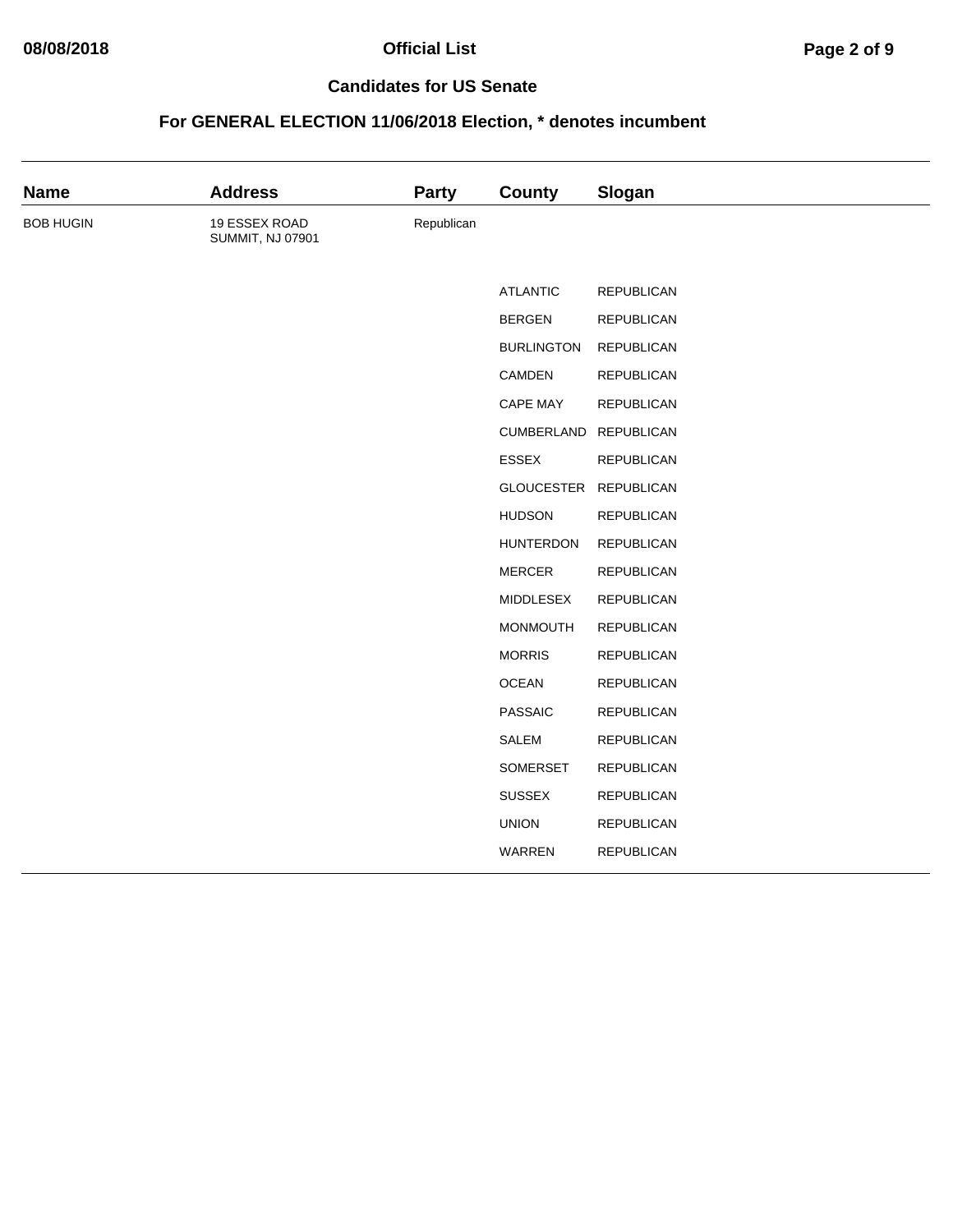# **08/08/2018 Official List Page 3 of 9**

#### **Candidates for US Senate**

| <b>Name</b>     | <b>Address</b>                           | <b>Party</b> | <b>County</b>     | Slogan     |
|-----------------|------------------------------------------|--------------|-------------------|------------|
| TRICIA FLANAGAN | P.O. BOX 6050<br>LAWRENCEVILLE, NJ 08648 | NEW DAY NJ   |                   |            |
|                 |                                          |              | <b>ATLANTIC</b>   | NEW DAY NJ |
|                 |                                          |              | <b>BERGEN</b>     | NEW DAY NJ |
|                 |                                          |              | <b>BURLINGTON</b> | NEW DAY NJ |
|                 |                                          |              | CAMDEN            | NEW DAY NJ |
|                 |                                          |              | CAPE MAY          | NEW DAY NJ |
|                 |                                          |              | CUMBERLAND        | NEW DAY NJ |
|                 |                                          |              | <b>ESSEX</b>      | NEW DAY NJ |
|                 |                                          |              | <b>GLOUCESTER</b> | NEW DAY NJ |
|                 |                                          |              | <b>HUDSON</b>     | NEW DAY NJ |
|                 |                                          |              | <b>HUNTERDON</b>  | NEW DAY NJ |
|                 |                                          |              | <b>MERCER</b>     | NEW DAY NJ |
|                 |                                          |              | MIDDLESEX         | NEW DAY NJ |
|                 |                                          |              | MONMOUTH          | NEW DAY NJ |
|                 |                                          |              | <b>MORRIS</b>     | NEW DAY NJ |
|                 |                                          |              | <b>OCEAN</b>      | NEW DAY NJ |
|                 |                                          |              | <b>PASSAIC</b>    | NEW DAY NJ |
|                 |                                          |              | SALEM             | NEW DAY NJ |
|                 |                                          |              | SOMERSET          | NEW DAY NJ |
|                 |                                          |              | <b>SUSSEX</b>     | NEW DAY NJ |
|                 |                                          |              | <b>UNION</b>      | NEW DAY NJ |
|                 |                                          |              | WARREN            | NEW DAY NJ |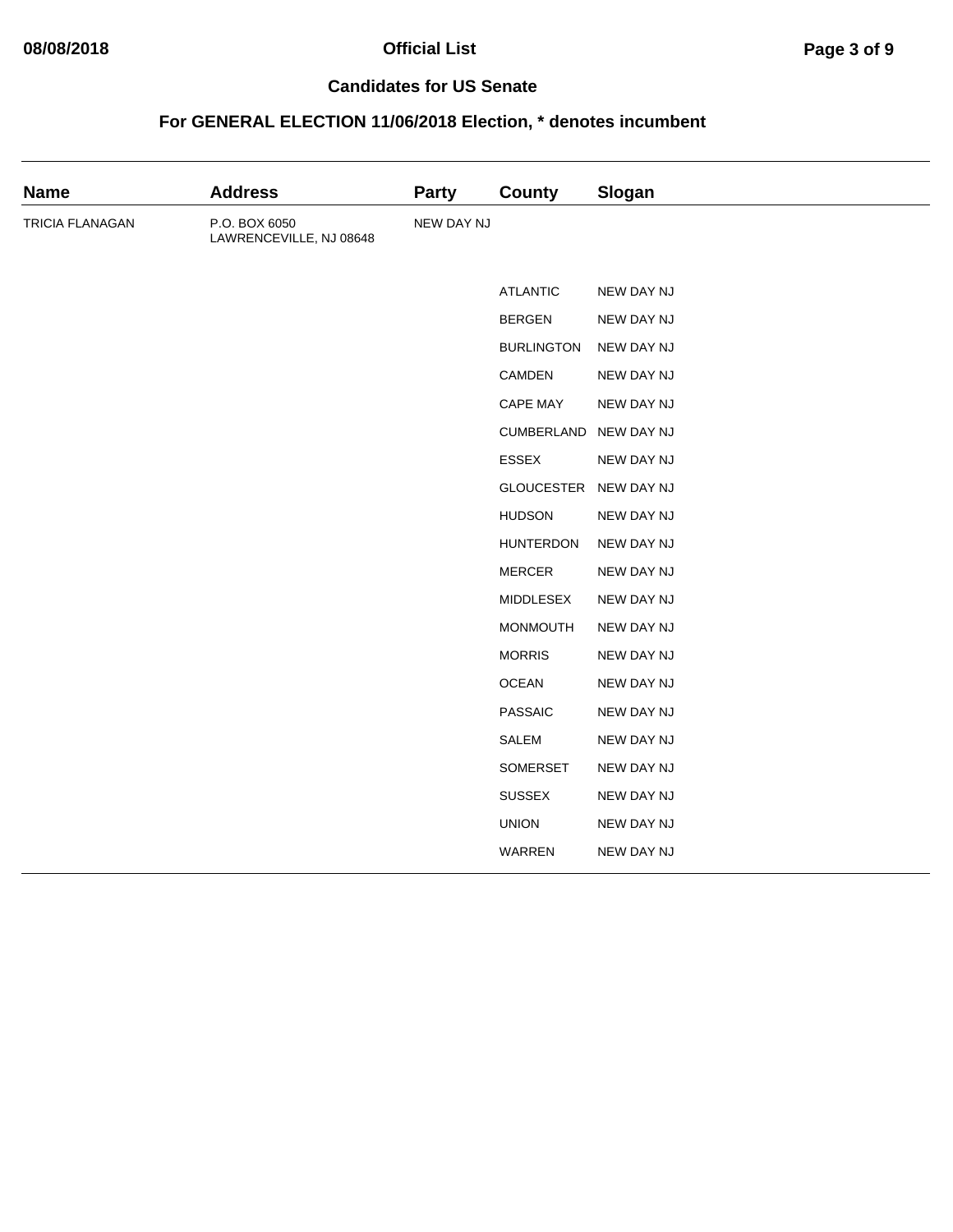# **08/08/2018 Official List Page 4 of 9**

#### **Candidates for US Senate**

| <b>Name</b>        | <b>Address</b>                                                  | <b>Party</b> | <b>County</b>     | Slogan             |
|--------------------|-----------------------------------------------------------------|--------------|-------------------|--------------------|
| MADELYN R. HOFFMAN | 27 OAKWOOD VILLAGE Apt-Unit 5 Green Party<br>FLANDERS, NJ 07836 |              |                   |                    |
|                    |                                                                 |              | <b>ATLANTIC</b>   | <b>GREEN PARTY</b> |
|                    |                                                                 |              | <b>BERGEN</b>     | <b>GREEN PARTY</b> |
|                    |                                                                 |              | <b>BURLINGTON</b> | <b>GREEN PARTY</b> |
|                    |                                                                 |              | CAMDEN            | <b>GREEN PARTY</b> |
|                    |                                                                 |              | CAPE MAY          | <b>GREEN PARTY</b> |
|                    |                                                                 |              | CUMBERLAND        | <b>GREEN PARTY</b> |
|                    |                                                                 |              | <b>ESSEX</b>      | <b>GREEN PARTY</b> |
|                    |                                                                 |              | <b>GLOUCESTER</b> | <b>GREEN PARTY</b> |
|                    |                                                                 |              | <b>HUDSON</b>     | <b>GREEN PARTY</b> |
|                    |                                                                 |              | <b>HUNTERDON</b>  | <b>GREEN PARTY</b> |
|                    |                                                                 |              | <b>MERCER</b>     | <b>GREEN PARTY</b> |
|                    |                                                                 |              | MIDDLESEX         | <b>GREEN PARTY</b> |
|                    |                                                                 |              | <b>MONMOUTH</b>   | <b>GREEN PARTY</b> |
|                    |                                                                 |              | <b>MORRIS</b>     | <b>GREEN PARTY</b> |
|                    |                                                                 |              | <b>OCEAN</b>      | <b>GREEN PARTY</b> |
|                    |                                                                 |              | <b>PASSAIC</b>    | <b>GREEN PARTY</b> |
|                    |                                                                 |              | <b>SALEM</b>      | <b>GREEN PARTY</b> |
|                    |                                                                 |              | SOMERSET          | <b>GREEN PARTY</b> |
|                    |                                                                 |              | <b>SUSSEX</b>     | <b>GREEN PARTY</b> |
|                    |                                                                 |              | <b>UNION</b>      | <b>GREEN PARTY</b> |
|                    |                                                                 |              | WARREN            | <b>GREEN PARTY</b> |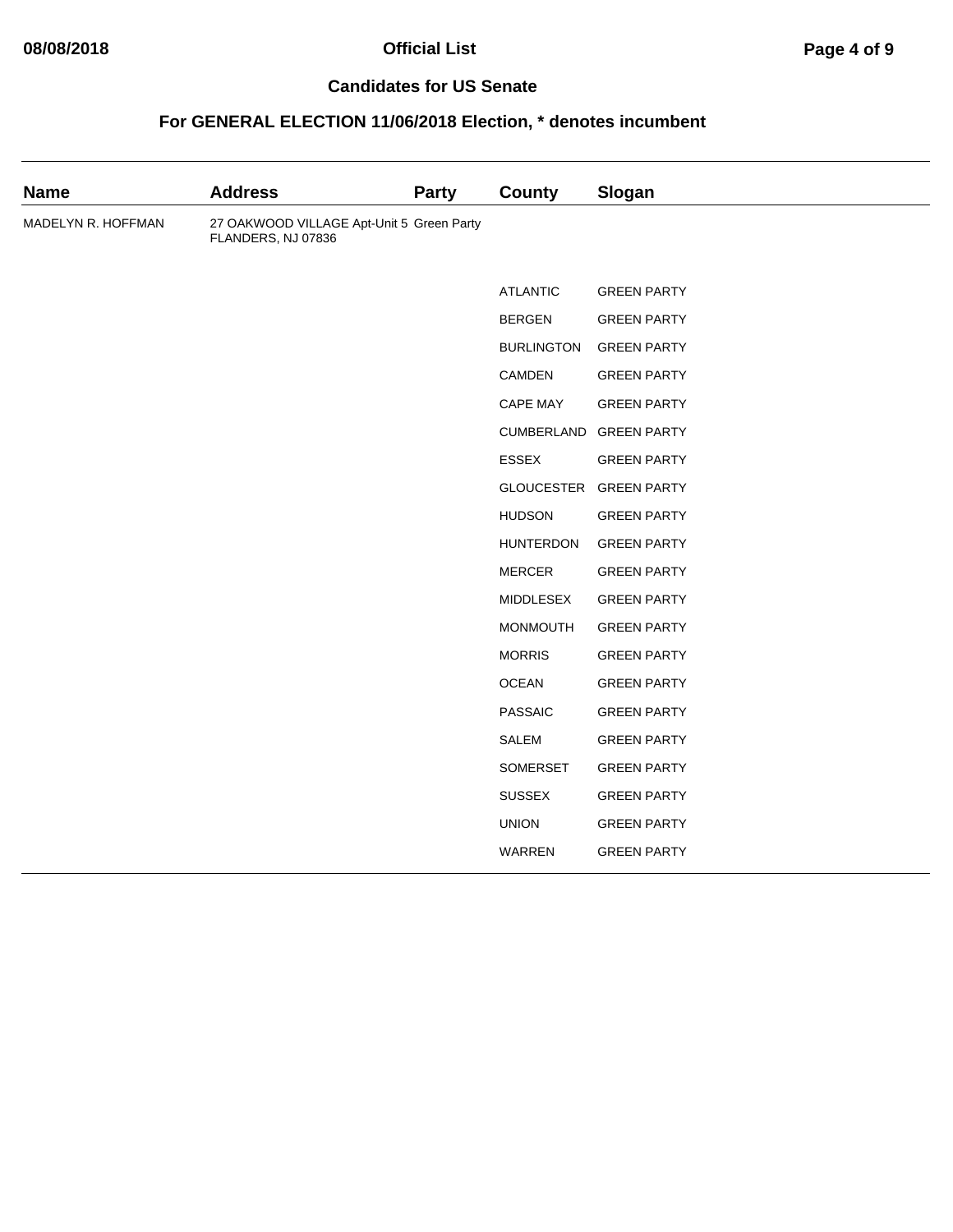| <b>Name</b>         | <b>Address</b>                     | <b>Party</b>   | <b>County</b>     | Slogan                    |
|---------------------|------------------------------------|----------------|-------------------|---------------------------|
| <b>KEVIN KIMPLE</b> | 38 KAREN PLACE<br>EDISON, NJ 08817 | MAKE IT SIMPLE |                   |                           |
|                     |                                    |                | <b>ATLANTIC</b>   | MAKE IT SIMPLE            |
|                     |                                    |                | <b>BERGEN</b>     | MAKE IT SIMPLE            |
|                     |                                    |                | <b>BURLINGTON</b> | MAKE IT SIMPLE            |
|                     |                                    |                | CAMDEN            | MAKE IT SIMPLE            |
|                     |                                    |                | <b>CAPE MAY</b>   | MAKE IT SIMPLE            |
|                     |                                    |                | CUMBERLAND        | MAKE IT SIMPLE            |
|                     |                                    |                | <b>ESSEX</b>      | MAKE IT SIMPLE            |
|                     |                                    |                |                   | GLOUCESTER MAKE IT SIMPLE |
|                     |                                    |                | <b>HUDSON</b>     | MAKE IT SIMPLE            |
|                     |                                    |                | <b>HUNTERDON</b>  | MAKE IT SIMPLE            |
|                     |                                    |                | <b>MERCER</b>     | MAKE IT SIMPLE            |
|                     |                                    |                | <b>MIDDLESEX</b>  | MAKE IT SIMPLE            |
|                     |                                    |                | <b>MONMOUTH</b>   | MAKE IT SIMPLE            |
|                     |                                    |                | <b>MORRIS</b>     | MAKE IT SIMPLE            |
|                     |                                    |                | <b>OCEAN</b>      | MAKE IT SIMPLE            |
|                     |                                    |                | <b>PASSAIC</b>    | MAKE IT SIMPLE            |
|                     |                                    |                | <b>SALEM</b>      | MAKE IT SIMPLE            |
|                     |                                    |                | SOMERSET          | MAKE IT SIMPLE            |
|                     |                                    |                | <b>SUSSEX</b>     | MAKE IT SIMPLE            |
|                     |                                    |                | <b>UNION</b>      | MAKE IT SIMPLE            |
|                     |                                    |                | <b>WARREN</b>     | MAKE IT SIMPLE            |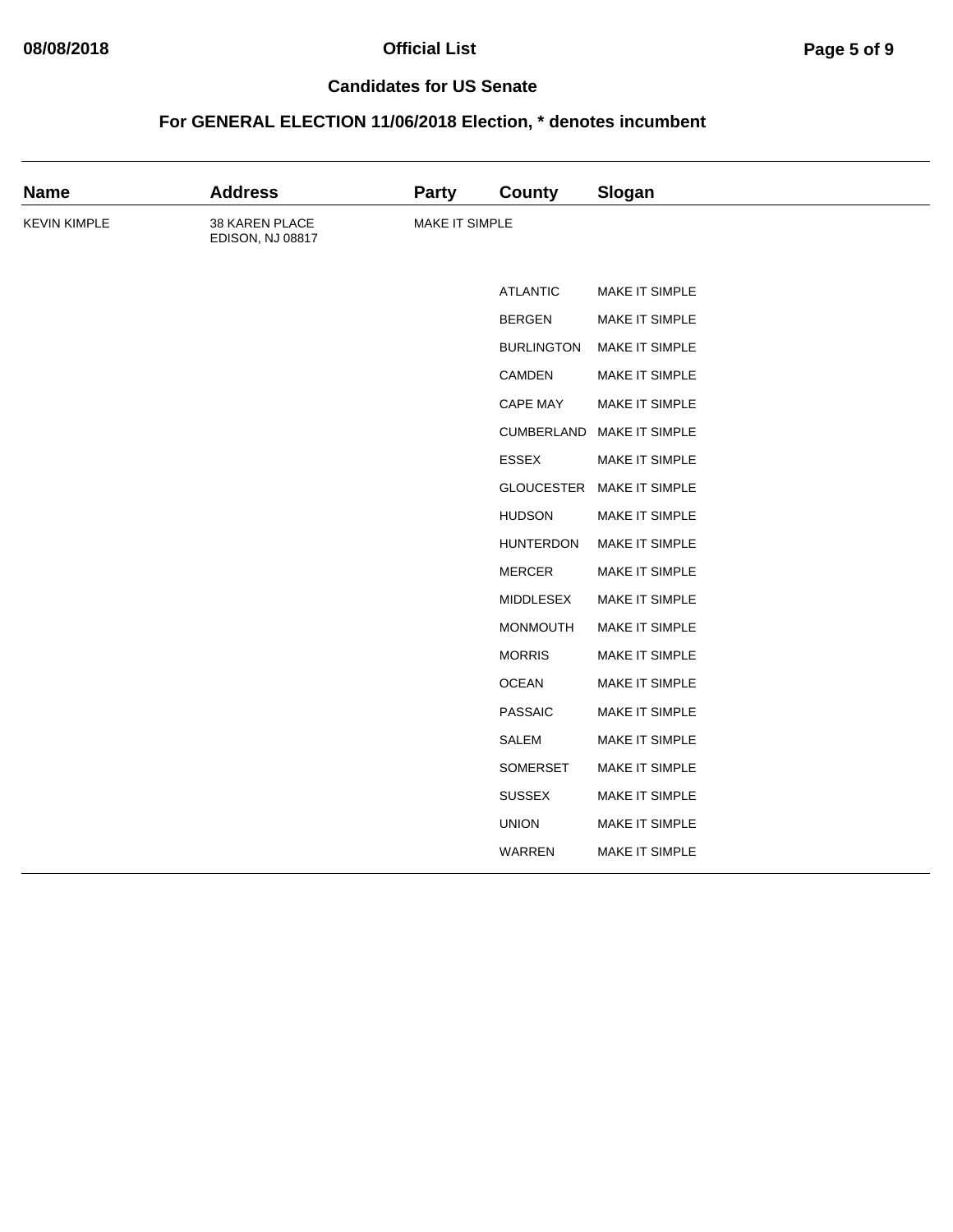| <b>Name</b>         | <b>Address</b>                           | <b>Party</b>   | County            | Slogan                    |
|---------------------|------------------------------------------|----------------|-------------------|---------------------------|
| NATALIE LYNN RIVERA | P.O. BOX 1029<br>MERCHANTVILLE, NJ 08109 | FOR THE PEOPLE |                   |                           |
|                     |                                          |                | <b>ATLANTIC</b>   | FOR THE PEOPLE            |
|                     |                                          |                | <b>BERGEN</b>     | FOR THE PEOPLE            |
|                     |                                          |                | <b>BURLINGTON</b> | FOR THE PEOPLE            |
|                     |                                          |                | CAMDEN            | FOR THE PEOPLE            |
|                     |                                          |                | CAPE MAY          | FOR THE PEOPLE            |
|                     |                                          |                |                   | CUMBERLAND FOR THE PEOPLE |
|                     |                                          |                | <b>ESSEX</b>      | FOR THE PEOPLE            |
|                     |                                          |                |                   | GLOUCESTER FOR THE PEOPLE |
|                     |                                          |                | <b>HUDSON</b>     | FOR THE PEOPLE            |
|                     |                                          |                | <b>HUNTERDON</b>  | FOR THE PEOPLE            |
|                     |                                          |                | <b>MERCER</b>     | FOR THE PEOPLE            |
|                     |                                          |                | <b>MIDDLESEX</b>  | FOR THE PEOPLE            |
|                     |                                          |                | <b>MONMOUTH</b>   | FOR THE PEOPLE            |
|                     |                                          |                | <b>MORRIS</b>     | FOR THE PEOPLE            |
|                     |                                          |                | <b>OCEAN</b>      | FOR THE PEOPLE            |
|                     |                                          |                | <b>PASSAIC</b>    | FOR THE PEOPLE            |
|                     |                                          |                | <b>SALEM</b>      | FOR THE PEOPLE            |
|                     |                                          |                | SOMERSET          | FOR THE PEOPLE            |
|                     |                                          |                | <b>SUSSEX</b>     | FOR THE PEOPLE            |
|                     |                                          |                | <b>UNION</b>      | FOR THE PEOPLE            |
|                     |                                          |                | WARREN            | FOR THE PEOPLE            |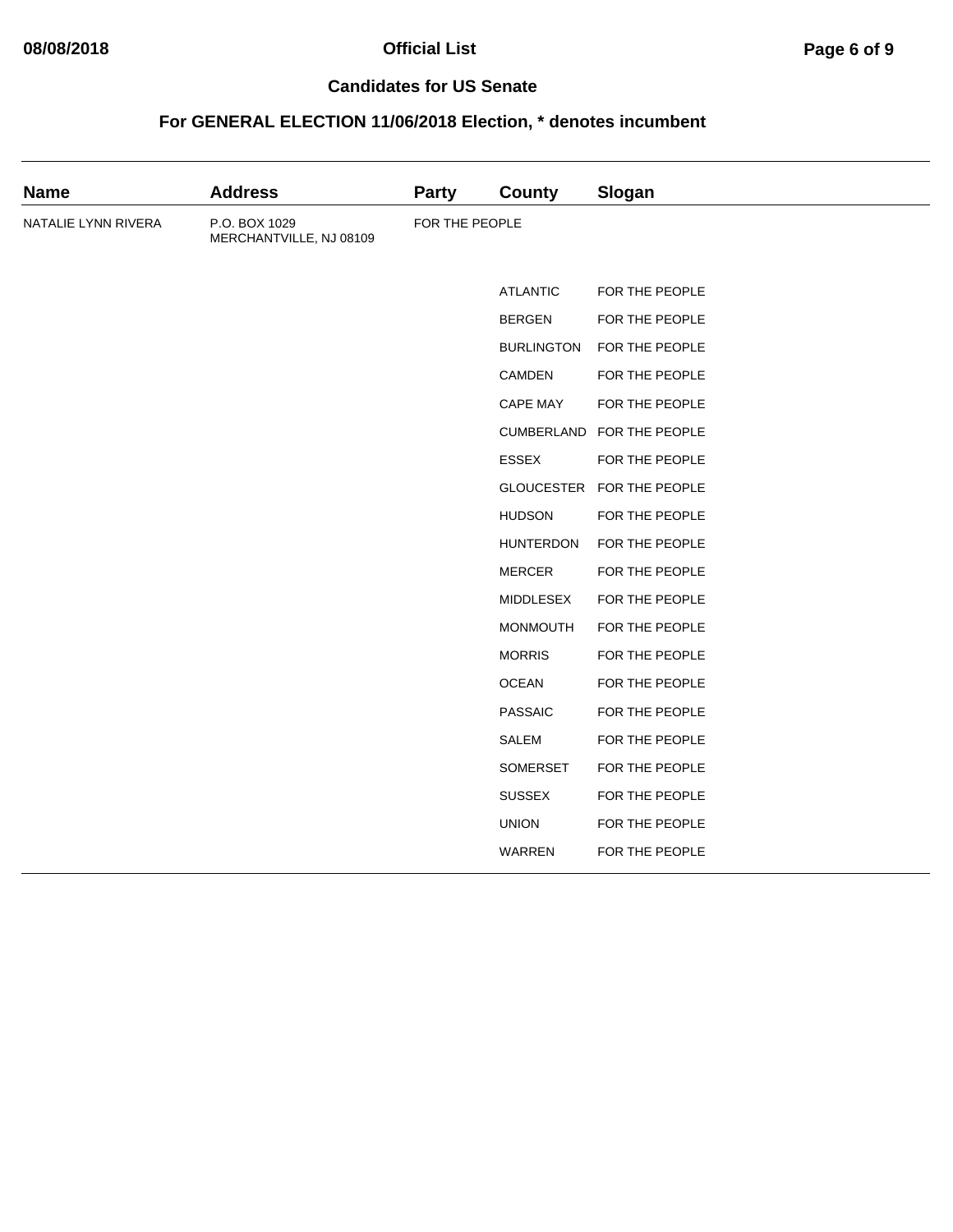| <b>Name</b>   | <b>Address</b>                                              | <b>Party</b>      | <b>County</b>     | Slogan                       |
|---------------|-------------------------------------------------------------|-------------------|-------------------|------------------------------|
| MURRAY SABRIN | 1500 PALISADES AVENUE Apt-<br>Unit 2F<br>FORT LEE, NJ 07024 | Libertarian Party |                   |                              |
|               |                                                             |                   | <b>ATLANTIC</b>   | <b>LIBERTARIAN PARTY</b>     |
|               |                                                             |                   | <b>BERGEN</b>     | <b>LIBERTARIAN PARTY</b>     |
|               |                                                             |                   | <b>BURLINGTON</b> | <b>LIBERTARIAN PARTY</b>     |
|               |                                                             |                   | <b>CAMDEN</b>     | <b>LIBERTARIAN PARTY</b>     |
|               |                                                             |                   | CAPE MAY          | <b>LIBERTARIAN PARTY</b>     |
|               |                                                             |                   |                   | CUMBERLAND LIBERTARIAN PARTY |
|               |                                                             |                   | <b>ESSEX</b>      | <b>LIBERTARIAN PARTY</b>     |
|               |                                                             |                   |                   | GLOUCESTER LIBERTARIAN PARTY |
|               |                                                             |                   | <b>HUDSON</b>     | <b>LIBERTARIAN PARTY</b>     |
|               |                                                             |                   | <b>HUNTERDON</b>  | <b>LIBERTARIAN PARTY</b>     |
|               |                                                             |                   | <b>MERCER</b>     | <b>LIBERTARIAN PARTY</b>     |
|               |                                                             |                   | <b>MIDDLESEX</b>  | <b>LIBERTARIAN PARTY</b>     |
|               |                                                             |                   | MONMOUTH          | <b>LIBERTARIAN PARTY</b>     |
|               |                                                             |                   | <b>MORRIS</b>     | <b>LIBERTARIAN PARTY</b>     |
|               |                                                             |                   | <b>OCEAN</b>      | <b>LIBERTARIAN PARTY</b>     |
|               |                                                             |                   | <b>PASSAIC</b>    | <b>LIBERTARIAN PARTY</b>     |
|               |                                                             |                   | SALEM             | <b>LIBERTARIAN PARTY</b>     |
|               |                                                             |                   | <b>SOMERSET</b>   | <b>LIBERTARIAN PARTY</b>     |
|               |                                                             |                   | <b>SUSSEX</b>     | <b>LIBERTARIAN PARTY</b>     |
|               |                                                             |                   | <b>UNION</b>      | <b>LIBERTARIAN PARTY</b>     |
|               |                                                             |                   | WARREN            | <b>LIBERTARIAN PARTY</b>     |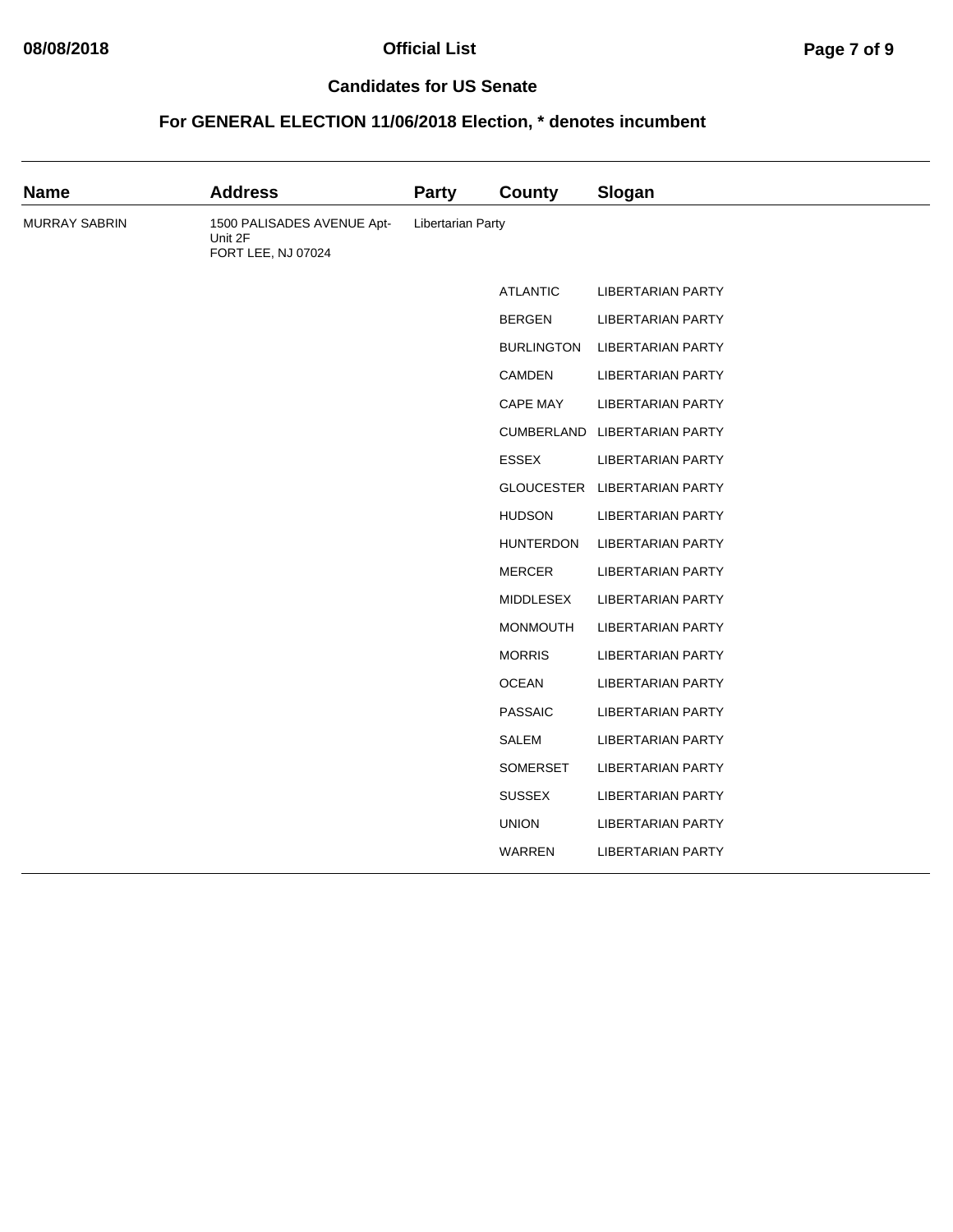# **08/08/2018 Official List Page 8 of 9**

#### **Candidates for US Senate**

| <b>Name</b>    | <b>Address</b>                     | <b>Party</b>           | <b>County</b>     | Slogan                 |
|----------------|------------------------------------|------------------------|-------------------|------------------------|
| HANK SCHROEDER | P.O. BOX 121<br>SEA GIRT, NJ 08750 | <b>ECONOMIC GROWTH</b> |                   |                        |
|                |                                    |                        | <b>ATLANTIC</b>   | <b>ECONOMIC GROWTH</b> |
|                |                                    |                        | <b>BERGEN</b>     | <b>ECONOMIC GROWTH</b> |
|                |                                    |                        | <b>BURLINGTON</b> | <b>ECONOMIC GROWTH</b> |
|                |                                    |                        | CAMDEN            | <b>ECONOMIC GROWTH</b> |
|                |                                    |                        | CAPE MAY          | <b>ECONOMIC GROWTH</b> |
|                |                                    |                        | CUMBERLAND        | <b>ECONOMIC GROWTH</b> |
|                |                                    |                        | <b>ESSEX</b>      | <b>ECONOMIC GROWTH</b> |
|                |                                    |                        | GLOUCESTER        | <b>ECONOMIC GROWTH</b> |
|                |                                    |                        | <b>HUDSON</b>     | <b>ECONOMIC GROWTH</b> |
|                |                                    |                        | <b>HUNTERDON</b>  | <b>ECONOMIC GROWTH</b> |
|                |                                    |                        | <b>MERCER</b>     | <b>ECONOMIC GROWTH</b> |
|                |                                    |                        | <b>MIDDLESEX</b>  | <b>ECONOMIC GROWTH</b> |
|                |                                    |                        | <b>MONMOUTH</b>   | <b>ECONOMIC GROWTH</b> |
|                |                                    |                        | <b>MORRIS</b>     | <b>ECONOMIC GROWTH</b> |
|                |                                    |                        | <b>OCEAN</b>      | <b>ECONOMIC GROWTH</b> |
|                |                                    |                        | <b>PASSAIC</b>    | <b>ECONOMIC GROWTH</b> |
|                |                                    |                        | <b>SALEM</b>      | <b>ECONOMIC GROWTH</b> |
|                |                                    |                        | SOMERSET          | <b>ECONOMIC GROWTH</b> |
|                |                                    |                        | <b>SUSSEX</b>     | <b>ECONOMIC GROWTH</b> |
|                |                                    |                        | <b>UNION</b>      | <b>ECONOMIC GROWTH</b> |
|                |                                    |                        | WARREN            | <b>ECONOMIC GROWTH</b> |